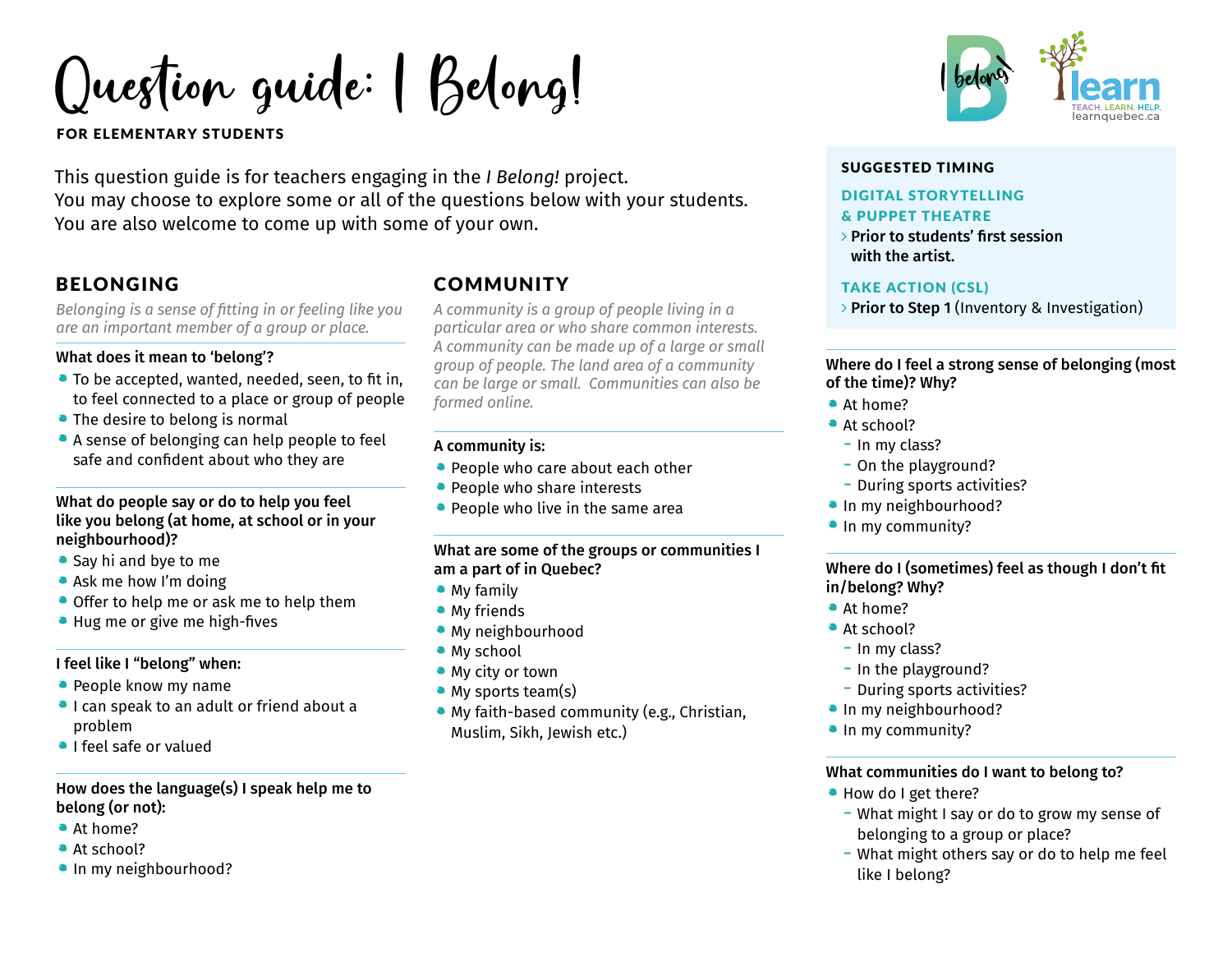Question guide: I Belong!

#### FOR ELEMENTARY STUDENTS

I want people in my community to show they care about me by…

- Knowing my name
- Including me in games
- Asking for my opinion
- Helping me when I feel stuck

#### How can I help others to feel like they belong?

- What are some of the ways I might show people that they belong?
	- What can I say or do?

# IDENTITY & BELONGING

*Your personal identity is a mixture of all your personality traits, beliefs, values, physical attributes, abilities, aspirations, and other identifiers that make you who you are.* 

Draw a picture of yourself or create a 'coat of arms' and describe all of your unique characteristics (e.g. ethnicity, gender, personal interests and beliefs, physical characteristics etc).

# Who am I?

- What parts of my identity are visible to others? E.g., my skin colour
- What parts are invisible? E.g., my values
- What characteristics have I chosen? E.g., becoming a vegetarian
- What characteristics have I inherited? E.g. eye shape, freckles, hair
- What are some of my defining characteristics (i.e., features, qualities, traits)?
- What makes something a 'defining' characteristic? E.g., my smile

#### How do I describe my identity?

- How do others describe me?
- $-$  How does that make me feel?

### How has my family life influenced who I am? What are some of the lessons I've learned from my family?

- Values
- **•** Faith/beliefs
- **Languages spoken**
- How to greet people
- How to be a good friend
- How to help people



#### What is the relationship between symbols and identity (e.g., flags)?

- What symbols, if any, have a special meaning to me? Why?
- How might symbols help people to belong to a community?

#### Draw a flag that represents you and your family.

- What do the symbols on your flag represent?
- Why are these symbols important to you?

How does my identity (my gender, faith, race, the languages I speak, abilities, values etc.) influence my sense of belonging:

- At home?
- Within my larger family?
- At school?
- In the community where I live?



**THIS QUESTION GUIDE WAS CREATED BY LEARN'S PROVINCIAL RESOURCE TEAM IN AUGUST, 2020 AND UPDATED IN AUGUST 2021.** Sources consulted in the creation of this guide include: 1. *Vital Signs,*  Community Foundations of Canada (2015, 2016, 2017). 2. Vital Signs: Arts & Belonging, Community Foundations of Canada (2017). 3. Creating an Identity Safe Classroom, Edutopia (2015). 4. Creating a Learning Environment Where all Kids Feel Valued, Edutopia (2019). 5. Belonging as Pedagogical, Practical and Political, J. McLeod (2018). 6. All Students Need Anti-racism Education. C. Torres (2020). 7. Identity in Ouestion. OpenLearn (2020). 8. *I Belong! Developing themselves as a member of a community*, Northern Ireland Curriculum (2020)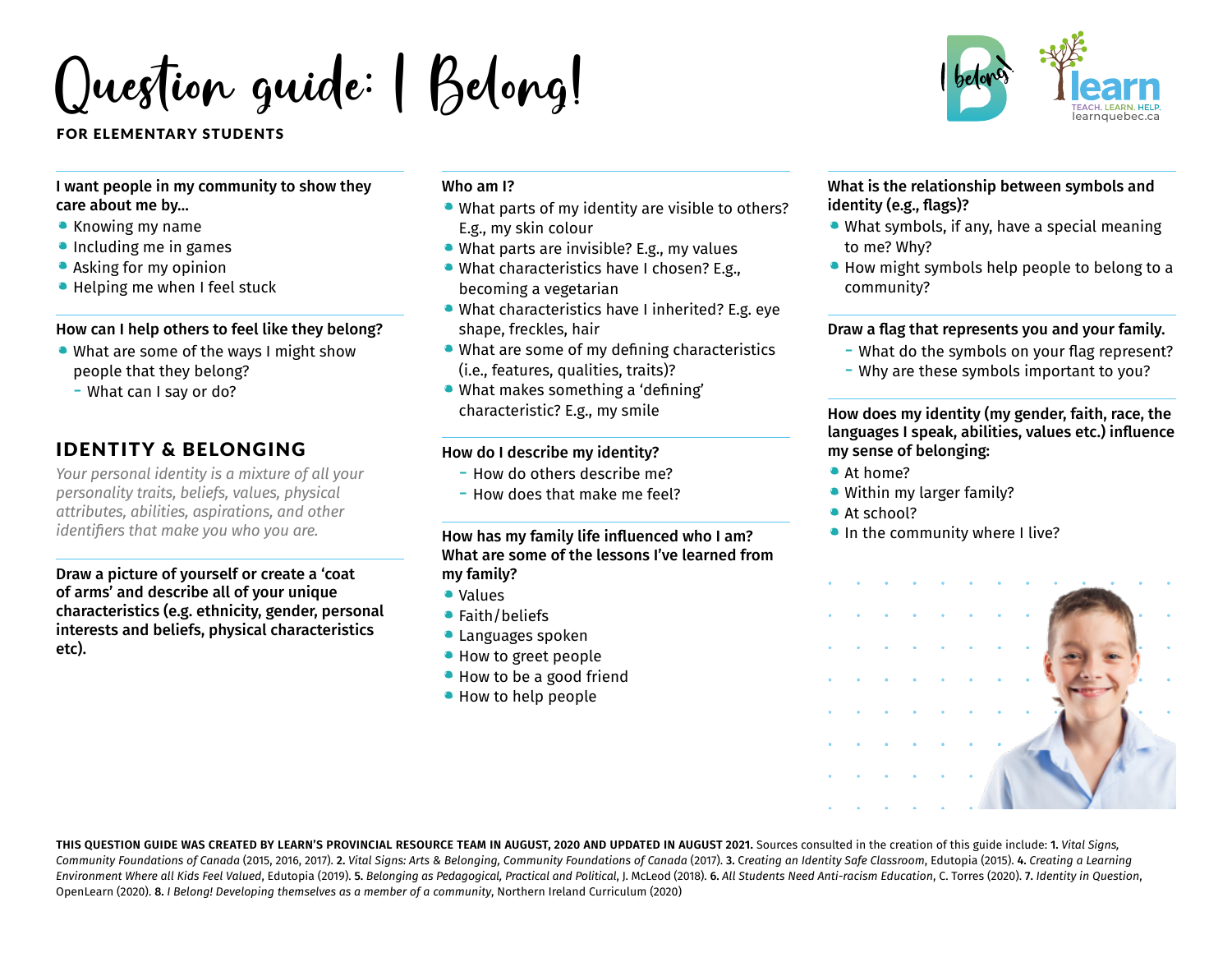Question guide: I Belong!

FOR SECONDARY STUDENTS

This question guide is for teachers engaging in the *I Belong!* project. You may choose to explore some or all of the questions below with your students. You are also welcome to come up with some of your own.

# BELONGING

*Belonging is a sense of fitting in or feeling like you are a valued member of a group.*

#### What does it mean to 'belong'?

- To be accepted, wanted, needed, seen, to fit in, to experience a sense of connection to a place or group of people
- The desire to belong is normal
- Belonging offers people a sense of safety and security, wellbeing and identity

# How do others help me to feel like I belong?

- By greeting me, playing or working with me, helping me or asking me for help, accepting me for who I am etc.
- How do I know that I belong?
	- To a group of people?
	- To a place?

# What are some of the communities that I belong to in Quebec?

- What are some of the benefits of belonging to multiple communities/groups?
- What are some of the challenges?

# How does the language(s) I speak influence my sense of belonging in Quebec society?

- At home?
- At school?
- At work?
- In my community?
- In my province?

#### Where do I feel a strong sense of belonging? Why?

- At home?
- At school?
- At work?
- In my neighbourhood?
- In my community
- In my province?

#### Where do I feel as though I don't fit in/belong? Why?

- At home?
- At school?
- At work?
- In my neighbourhood?
- In my community
- In my province?

# Where do I want to belong?

• How do I get there?

How can others help me to feel like I belong in Quebec society?



# SUGGESTED TIMING

#### DIGITAL STORYTELLING

#### & PUPPET THEATRE

 $\rightarrow$  Prior to students' first session with the artist.

#### TAKE ACTION (CSL)

> Prior to Step 1 (Inventory & Investigation)